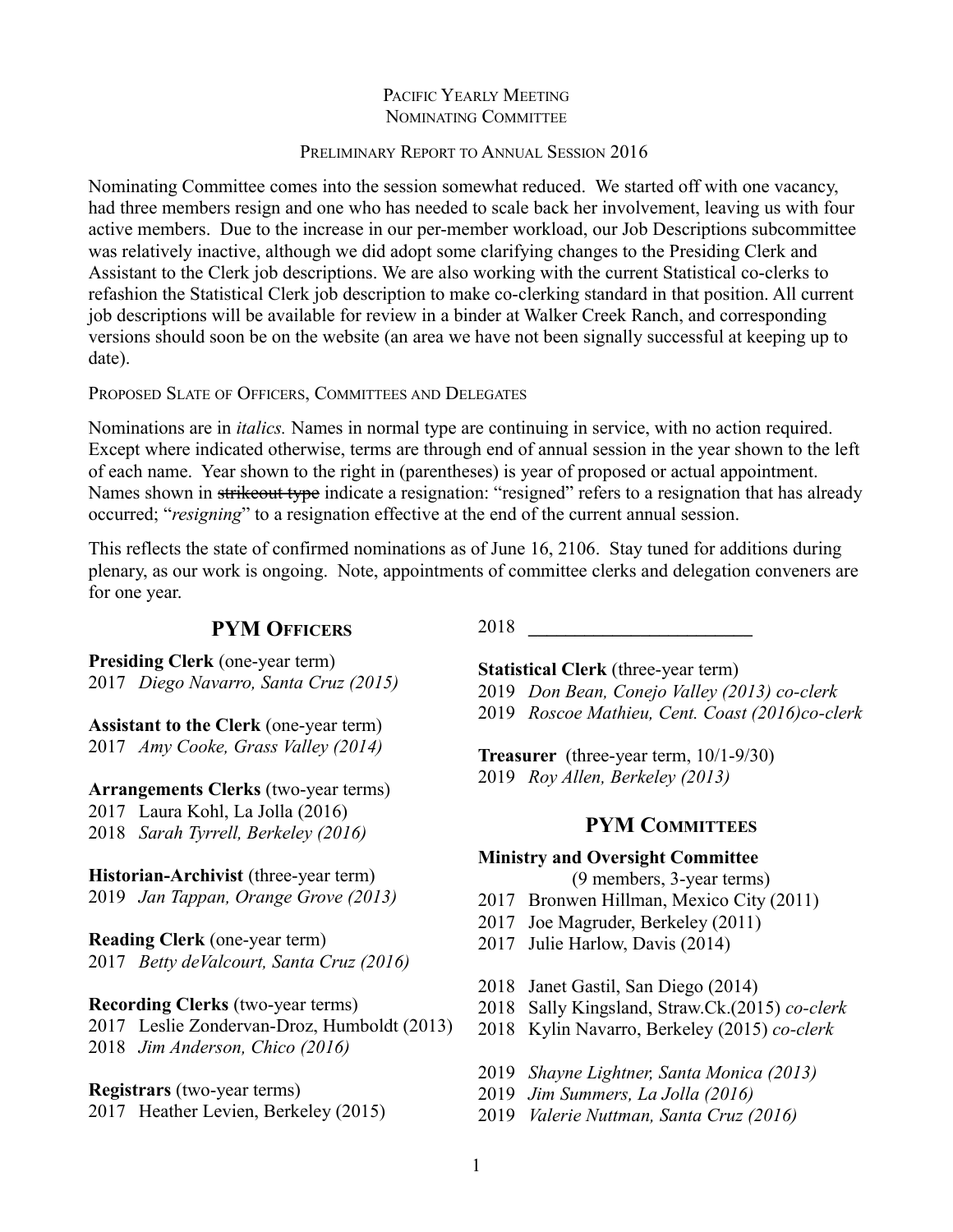### **Children's Program Committee**

- (6 members, 3-year terms)
- 2017 Heather Aymie, Santa Monica (2015)
- 2017 Denise Williams, Sta.Barbara(2011)resigned
- 2017 \_\_\_\_\_\_\_\_\_\_\_\_\_\_\_\_\_\_\_\_\_\_\_\_
- 2018 Chamba Cooke, Grass Valley (2015) *clerk*
- 2018 Mary Klein, Palo Alto (2015) resigned
- 2018 Peggy Craik, Conejo Valley WG (2016)
- 2019 \_\_\_\_\_\_\_\_\_\_\_\_\_\_\_\_\_\_\_\_\_\_\_\_
- 2019 \_\_\_\_\_\_\_\_\_\_\_\_\_\_\_\_\_\_\_\_\_\_\_\_

Ex Officio: current and past program coordinators: 2018 Kate Connell, Santa Barbara (2012) 2017 Nate Secrest, Lake County WG (2016)  $(2018$ 

# **Discipline Committee**

- (6 members, 3-year terms)
- 2017 Carl Magruder, Strawberry Creek (2014)
- 2017 Robin Durant, Orange Grove (2015) *clerk*
- 2018 Chuck Orr, La Jolla (2014)
- 2018 Bob Runyan, Santa Cruz (2015) *resigning*
- 2018 *Laura Magnani, Berkeley (2016)*
- 2019 *Liz Baker, Sacramento (2013)*
- 2019 *Patricia Portillo, Sacramento (2016)* Ex Officio: Historian-Archivist

### **Finance Committee**

- (6 members, 3-year terms)
- 2017 Martha Hunkins, Humboldt (2010)
- 2017 Sharon Shen, Berkeley (2015)
- 2018 Mary Miché, Lake County (2012)
- 2018 Sandy Farley, Palo Alto (2015)
- 2019 *David Barrows, San Diego (2015) clerk*
- 2019 *Deborah Marks, Strawberry Creek (2016)* Ex Officio: Treasurer(s), Statistical Clerk(s)

## **Holding Corporation**

- (6 members, 3-year terms)\*
- 2017 Jennifer Carr, Las Vegas (2014)
- 2017 Sharlene Roberts-Caudle, Visalia (2014)
- 2018 Peter Neumann, Santa Barbara (2015)
- 2018 Beth McCleary, Reno (2012)
- 2019 *Jeff Kroeber, San Jose (2013)*
- 2019 *Stratton Jaquette, Palo Alto (2016)* Ex Officio: Treasurer, Presiding Clerk \*(Holding Corp. appoints its own officers)

#### **Junior Yearly Meeting Committee**

(9 members, 3-year terms)\*

- 2017 Steve Leeds, San Francisco (2011)
- 2017 *Erika Tarabini, Chico (2013)*
- 2017 (intentionally left unfilled)
- 
- 2018 Muriel Strand, Sacramento (2015)
- 2018 (intentionally left unfilled)  $\frac{1}{2}$
- 2019 \_\_\_\_\_\_\_\_\_\_\_\_\_\_\_\_\_\_\_\_\_\_\_\_
- 2019 \_\_\_\_\_\_\_\_\_\_\_\_\_\_\_\_\_\_\_\_\_\_\_\_
- 2019 (intentionally left unfilled)  $\frac{1}{2}$

\*This committee has expressed that only six positions need be filled.

Ex Officio: Youth Programs Coordinator

#### **Latin American Concerns Committee**

(5-9 members, 3-year terms)

(plus three members appointed year-to-year by Guatemala MM, Mexico City MM & El Salvador Project)\*

- 2017 Margaret Bean, Guatemala (2013)
- 2017 Burton Housman, La Jolla (2015)
- 2018 Ann Boone, Redwood For. (2015)
- 2018 Linda Rowell, Chico (2015)
- 2019 *Betty Guthrie, Orange County (2016)*
- 2019 *Nate Secrest, Lake County (2016)*
- \*El S. Trudy Reagan (Palo Alto) (2016) \*Guat.
- \*Mex.

## **Peace and Social Order Committee**

(9 members, 3-year terms)

- 2017 Bill Spencer, Humboldt (2011)
- 2017 Anthony Manousos, Or. Gv. (2014)
- 2017 Stephen McNeil, Str. Crk. (2014)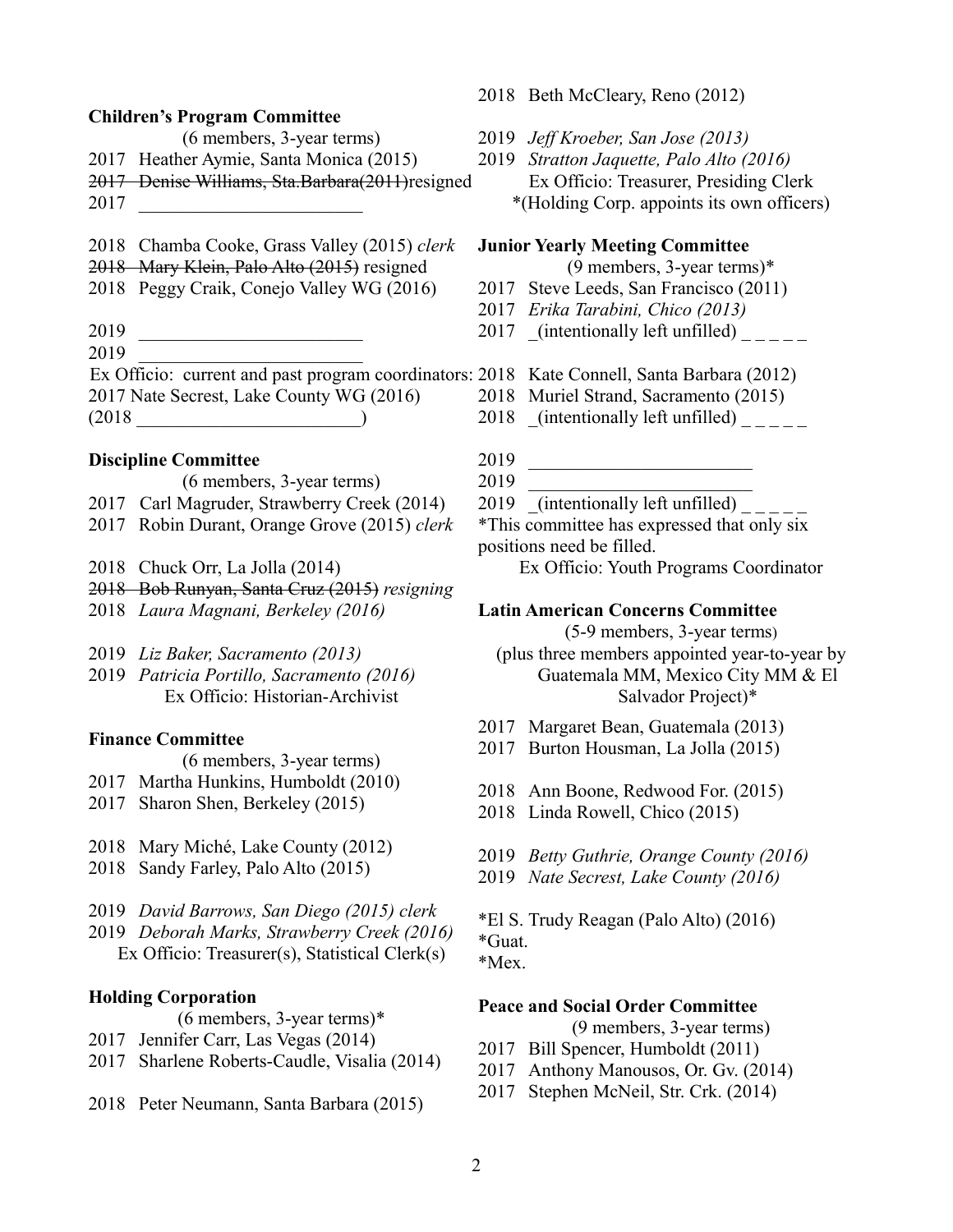- Eric Straatsma, Redwood Forest (2015)
- \_\_\_\_\_\_\_\_\_\_\_\_\_\_\_\_\_\_\_\_\_\_\_\_
- \_\_\_\_\_\_\_\_\_\_\_\_\_\_\_\_\_\_\_\_\_\_\_\_
- *Linda Dunn, Inland Valley (2016)*
- *Shannon Frediani, Santa Cruz (2016)*
- \_\_\_\_\_\_\_\_\_\_\_\_\_\_\_\_\_\_\_\_\_\_\_\_

Ex Officio: clerks CPQM & SCQM P&SO, 1 PYM FCNL rep., & PYM FCL rep.

### **Religious Educ. for Children Cmte.**

- (9 members, 3-year terms)
- Ramona Hussey, Honolulu (2011)
- Elizabeth Bills, La Jolla (2014)
- **\_\_\_\_\_\_\_\_\_\_\_\_\_\_\_\_\_\_\_\_\_\_\_\_**
- John Cantu, Santa Cruz (2012)
- Delcy Steffy, Sacramento (2013)
- **\_\_\_\_\_\_\_\_\_\_\_\_\_\_\_\_\_\_\_\_\_\_\_\_**
- \_\_\_\_\_\_\_\_\_\_\_\_\_\_\_\_\_\_\_\_\_\_\_\_
- \_\_\_\_\_\_\_\_\_\_\_\_\_\_\_\_\_\_\_\_\_\_\_\_ \_\_\_\_\_\_\_\_\_\_\_\_\_\_\_\_\_\_\_\_\_\_\_\_

### **Secretariat Committee**

- (3 members, 3-year terms)
- Martha Carey, La Jolla (2016)
- Elisa Jo Harkness, Santa Monica (2015)
- *George Mills, Palo Alto (2016)*
	- Ex Officio: Assistant to the (Presiding) Clerk

## **Site Committee**

- (6 members 3-year terms)
- Paul Harris, Redwood Forest (2011)
- **\_\_\_\_\_\_\_\_\_\_\_\_\_\_\_\_\_\_\_\_\_\_\_\_**
- John Pixley, Claremont (2009)
- Sue Torrey, Central Coast (2015)
- \_\_\_\_\_\_\_\_\_\_\_\_\_\_\_\_\_\_\_\_\_\_\_\_
- \_\_\_\_\_\_\_\_\_\_\_\_\_\_\_\_\_\_\_\_\_\_\_\_

Ex Officio: Arrangements Clerks (current & immediate past)

## **Unity with Nature Committee**

- (9 members, 3-year terms)
- Meagan Fischer, Chico (2014)
- Rick Herbert, Strawberry Creek (2014)

2017 Cedar Rose Selenite, Chico (2012) resigned *Tom Farley, Palo Alto (2016)*

- Catya de Neergaard, Str. Creek (2013) *clerk*
- 2018 William Pierce, Live Oak (2015)resigned
- Kathy Trisolini, Orange Gv. (2015)resigned
- **\_\_\_\_\_\_\_\_\_\_\_\_\_\_\_\_\_\_\_\_\_\_\_\_**
- **\_\_\_\_\_\_\_\_\_\_\_\_\_\_\_\_\_\_\_\_\_\_\_\_**
- *Shelley Tanenbaum, Strawberry Ck. (2013)*
- \_\_\_\_\_\_\_\_\_\_\_\_\_\_\_\_\_\_\_\_\_\_\_\_
- \_\_\_\_\_\_\_\_\_\_\_\_\_\_\_\_\_\_\_\_\_\_\_\_

# **Youth Programs Coordinator**

(appointed by Youth Programs Coord. Cmte.) xxxx Alyssa Nelson, Davis (2011)

(serves ex officio on Junior Yearly Meeting Committee)

# **Youth Programs Coordinating Committee**

(6 members, 3-year terms)

- Jennifer Carr, Las Vegas (2013)
- Stephen Myers, Sacramento (2014)
- Lisa Hubbell, Strawberry Creek (2015)

- *Melissa Lovett-Adair, Ctrl. Coast (2016)*
- *Bertha Peña, Mexico City (2016)*

### **YPCC Youth Members**

(4 members, 1-year terms; nominated by YPCC)

- \_\_\_\_\_\_\_\_\_\_\_\_\_\_\_\_\_\_\_\_\_\_\_\_
- \_\_\_\_\_\_\_\_\_\_\_\_\_\_\_\_\_\_\_\_\_\_\_\_
- \_\_\_\_\_\_\_\_\_\_\_\_\_\_\_\_\_\_\_\_\_\_\_\_
- \_\_\_\_\_\_\_\_\_\_\_\_\_\_\_\_\_\_\_\_\_\_\_\_

### **Naming Committee**

(3 members, 1-year terms; appointed by Representative Committee at its midyear meeting, to serve through the following midyear meeting)

- Sara Rose House Lightner,Or.Gv.(2016)conv.
- Trudy Freidel, Inland Valley (2016)
- Kathy Runyan, Santa Cruz (2016)
- (2017 alternate: Eric Moon, Berkeley**)**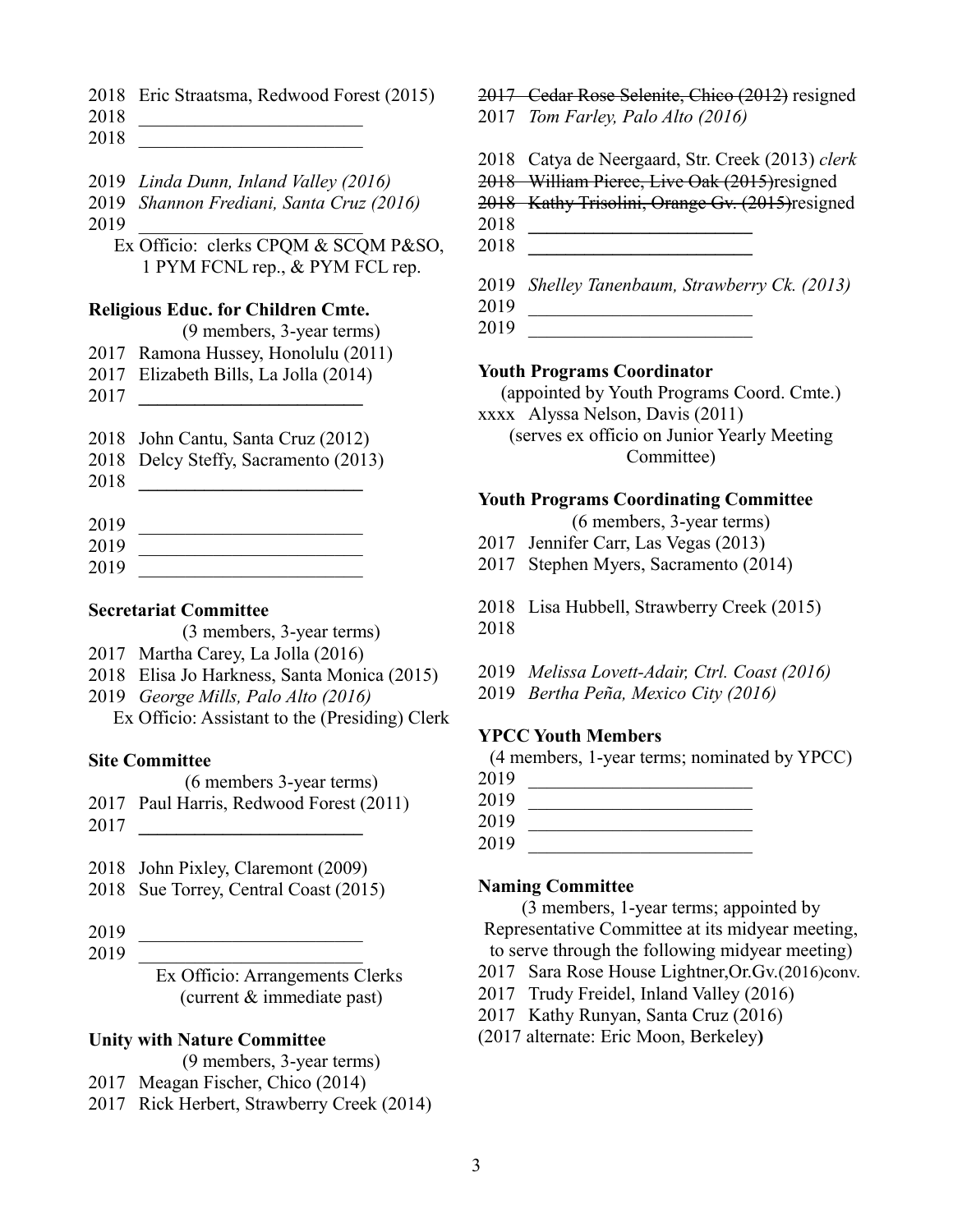#### **Nominating Committee** (current composition)

(9 members, 3-year terms; nominated by Naming Committee)

- 2016 Tom Farley, Palo Alto (2010)
- 2016 Elaine Emily, Str. Creek (2012)
- 2016
- 2017 Stephen Matchett, San Fran.(2011) co-clerk 2019 *Robert Levering, Santa Cruz (2016)*
- 2017 Graciela Martínez, Visalia (2013)
- 2017 Nora Cooke, Grass Valley (2014) co-clerk

2018 David Mackenzie, Orange Grove (2015)res.

2018 Juanita Mora-Malerva, Sta. Cruz (2015)res. 2018 Delcy Steffy, Sacramento (2015)resigned

# **PYM REPRESENTATIVES, DELEGATES, AND OBSERVERS TO OTHER ORGANIZATIONS**

# **American Friends Service Committee (AFSC) Corporation**

(4-5 representatives, 3-year terms)

- 2017 David Barrows, San Diego (2014) *convener*
- 2017 Graciela Martinez, Visalia (2014)
- 2018 Nancy Mellor, Sacramento (2012)
- 2019 *Shannon Frediani, Santa Cruz (2016)*

## **Evangelical Friends Church Southwest**

(1 observer; 3-year term) 2019 *Sandy Kewman, Grass Valley (2016)*

## **Friends Bulletin Corp. (***Western Friend***) Board of Directors**

(9-member board, 3-year terms; 3 appointed by PYM, 3 by NPYM and 3 by IMYM)

- 2017 *Claire Gorfinkel, Orange Grove (2016)*
- 2018 Jim Anderson, Chico (2015) *convener*
- 2019 *Doug Smith, Reno (2015)*

## **Friends Committee on Legislation of California (FCLCA)**

(1 representative, appointed by Peace & Social Order Committee)

 $(2017$ 

(serves ex officio on Peace & Social Order Committee)

# **Friends' Committee on National Legislation (FCNL)**

(6 representatives, 3-year terms)

- 2017 Carolyn Stephenson, Honolulu (2013)
- 2017 Carin Pacifico, Palo Alto (2014)
- 2018 Stephen McNeil, Str. Creek (2015) *convener*
- 2018 *Anthony Manousos, Orange Grove (2016)*
- 2019 *Carolyn Leone, Santa Cruz (2016)*
- 

(one FCNL representative serves ex officio on

Peace & Social Order Committee; see also William Penn House Natl. Consultative Cmte. below)

#### **Quaker Earthcare Witness (QEW)**

(2 representatives, 2-year terms, appointed by Unity with Nature Committee)

- 2017 Rick Herbert, Strawberry Creek (2014)
- 2018 Catya de Neergaard, Berkeley (2014)
- 2018 Meagan Fischer, Chico (2016)

(UwN Cmte. intends reps to share/take turns with available funding)

## **Friends General Conference (FGC) Central Committee**

(1 observer, 3-year term)

2019 \_\_\_\_\_\_\_\_\_\_\_\_\_\_\_\_\_\_\_\_\_\_\_\_

**Friends Peace Team Project Board of Directors**

(1 member, 3-year term)

2018 Gay Howard, Central Coast (2009)

### **Friends United Meeting (FUM)**

(1 observer, 3-year term)

2018 Dorothy Henderson, Grass Valley (2015)

# **Friends World Cmte. for Consultation (FWCC) Section of the Americas**

(5 representatives, 3-year terms)

- 2017 Roena Oesting, La Jolla (2011) *convener*
- 2017 Hulda Muaka, Palo Alto (2014)
- 2018 Lee Sisson, Orange County (2015)
- 2019 \_\_\_\_\_\_\_\_\_\_\_\_\_\_\_\_\_\_\_\_\_\_\_\_

2019 \_\_\_\_\_\_\_\_\_\_\_\_\_\_\_\_\_\_\_\_\_\_\_\_

### **Reunión General de los Amigos en México**

(1 observer, 2-year term; the Reunión meets every 18 months)

2017 Burton Housman, La Jolla (2015)